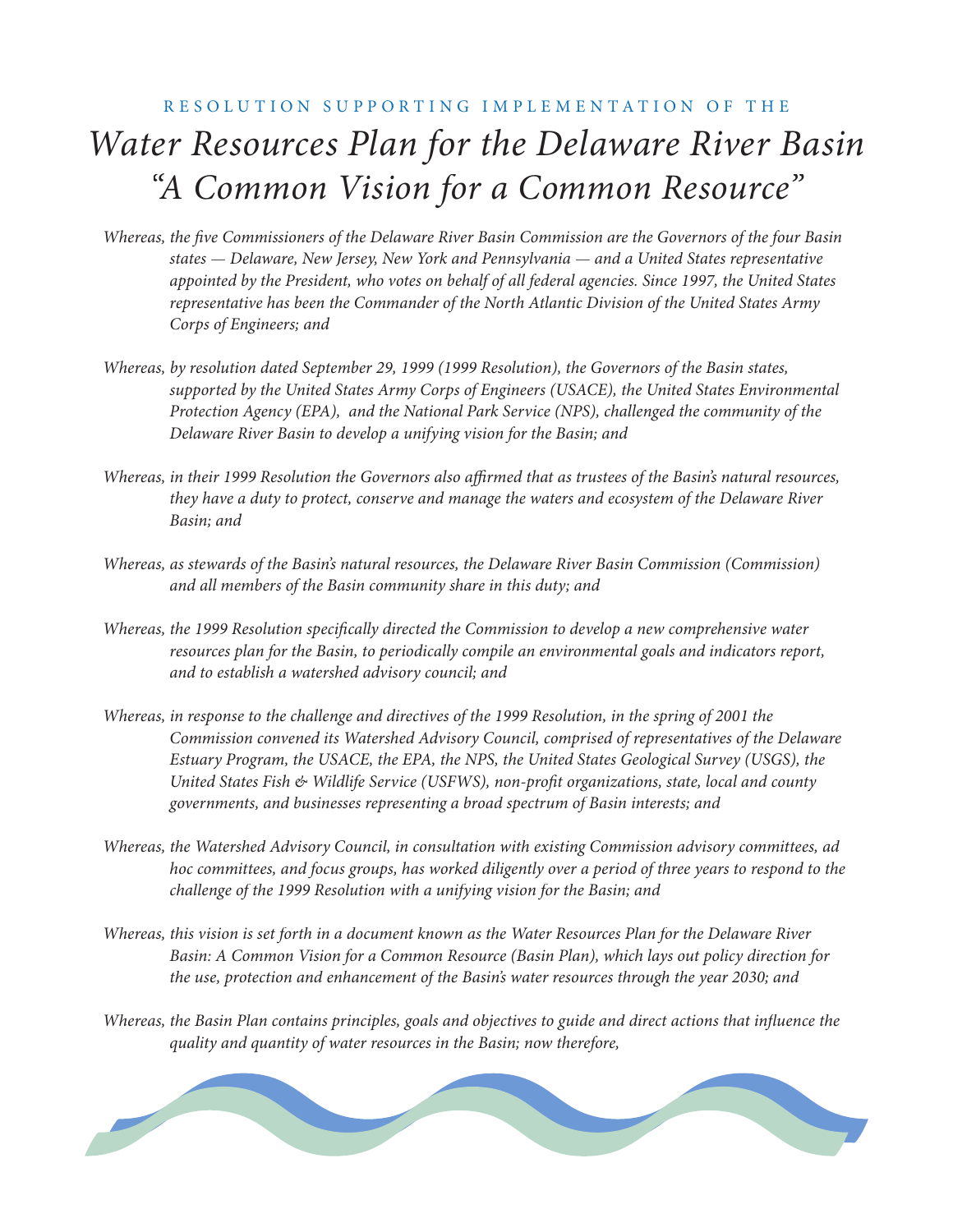- *Be It Resolved that the Delaware River Basin Commissioners support the principles, goals, and objectives* embodied in the Basin Plan and direct the Commission staff, in developing the Commission's new *comprehensive water resources plan, to be guided by the Basin Plan; and*
- *Be it Further Resolved that the Delaware River Basin Commissioners, the EPA, the NPS, the USGS, and the USFWS will support and help to implement the goals and objectives of the Basin Plan; and*
- *Be it Further Resolved that in accordance with the 1999 Resolution, the Commissioners direct the staff , in coordination with state and federal agencies, to compile an environmental goals and indicators report every five years, with the first report to be issued in 2006, to define the state of the Basin and describe progress towards achieving the desired results of the Basin Plan; and*
- *Be it Further Resolved that the Commissioners thank the many individuals who devoted their time and creativity to the complex task of developing the Basin Plan.*
- *And Be it Finally Resolved that with appreciation for all that the many contributors to the Basin Plan have accomplished, the Delaware River Basin Commissioners now present the Commission staff and the Basin community as a whole with the even greater challenge of developing strategies and undertaking activities to realize the goals of the Basin Plan, with assurance of the Commissioners' continued support for these endeavors.*

Vinner *Ruth Ann Minner Ruth Ann James E. McGreevey James E.*

*George E. Pataki Edward G. Rendell*

*Governor, State of Delaware Governor, State of Delaware Governor, State of New Jersey Governor, State of New*

Ce Rende

*Governor, State of New York Governor, Commonwealth of Pennsylvania*

*Brigadier General Merdith W.B. Temple Brigadier General Merdith W.B. Commander, North Atlantic Division United States Army Corps of Engineers*